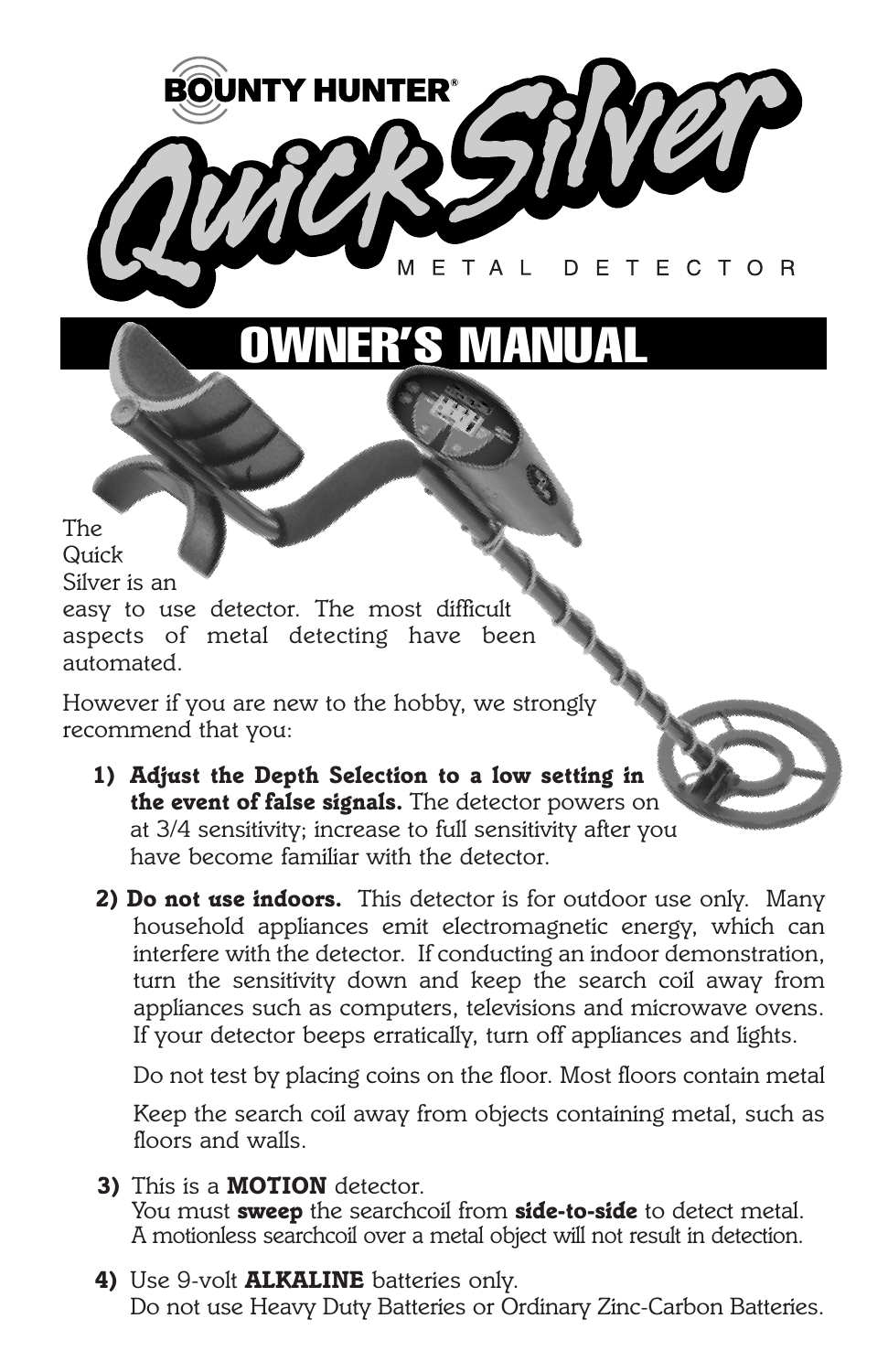# **TABLE OF CONTENTS**

| <b>Basic Operation</b><br>Powering Up 8<br>The Display $\dots\dots\dots\dots\dots\dots\dots 8-10$ |
|---------------------------------------------------------------------------------------------------|
| Operating Controls 11                                                                             |
| Environmental Conditions 12                                                                       |
| Audio Target Identification 13                                                                    |
| Depth Select (Sensitivity Adjustment) 14                                                          |
| In The Field Techniques 15-17                                                                     |
| Trouble Shooting 18                                                                               |
| Metal Detecting Applications 19                                                                   |
| Treasure Hunter's Code of Ethics Back Cover                                                       |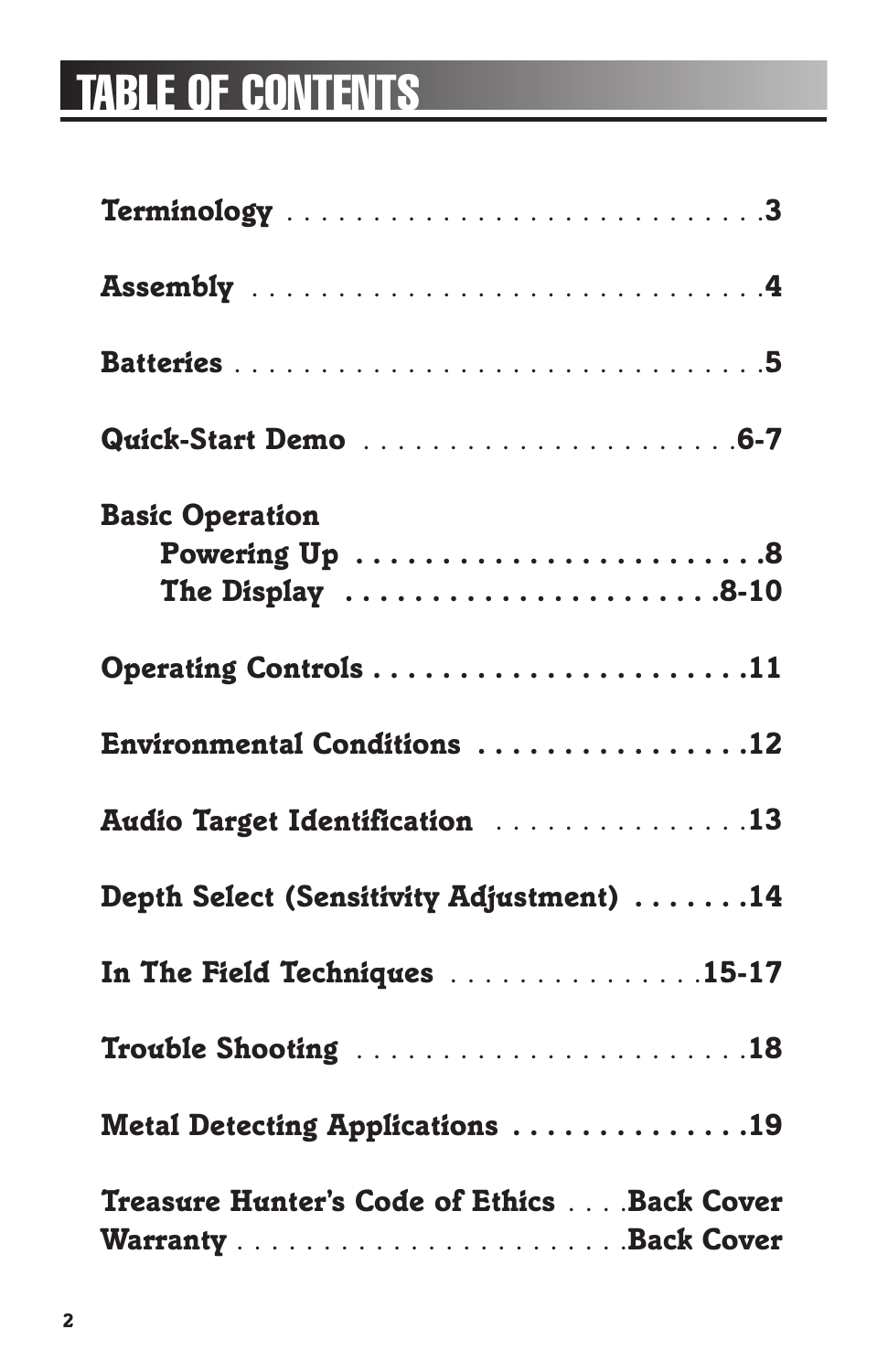# **TERMINOLOGY**

*The following terms are used throughout the manual, and are standard terminology among detectorists.*

#### **ELIMINATION**

*Reference to a metal being "eliminated" means that the detector will not emit a tone, nor light up an indicator, when a specified object passes through the coil's detection field.*

#### **DISCRIMINATION**

*When the detector emits different tones for different types of metals, and when the detector "eliminates" certain metals, we refer to this as the detector "discriminating" among different types of metals.*

*Discrimination is an important feature of professional metal detectors. Discrimination allows the user to ignore trash and otherwise undesirable objects.*

#### **RELIC**

*A relic is an object of interest by reason of its age or its association with the past. Many relics are made of iron, but can also be made of bronze or precious metals.*

#### **IRON**

*Iron is a common, low-grade metal that is an undesirable target in certain metal detecting applications. Examples of undesirable iron objects are old cans, pipes, bolts, and nails.*

*Sometimes, the desired target is made of iron. Property markers, for instance, contain iron. Valuable relics can also be composed of iron; cannon balls, old armaments, and parts of old structures and vehicles can also be composed of iron.*

#### **FERROUS**

*Metals which are made of, or contain, iron.*

#### **PINPOINTING**

*Pinpointing is the process of finding the exact location of a buried object. Long-buried metals can appear exactly like the surrounding soil, and can therefore be very hard to isolate from the soil.*

#### **PULL-TABS**

*Discarded pull-tabs from beverage containers are the most bothersome trash items for treasure hunters. They come in many different shapes and sizes. Pull-tabs can be discriminated, but some other valuable objects can have a metallic signature similar to pull-tabs, and will also be eliminated when discriminating out pull-tabs.*

#### **GROUND BALANCE**

*Ground Balancing is the ability of the detector to ignore, or "see through," the earth's naturally occurring minerals, and only sound a tone when a metal object is detected.*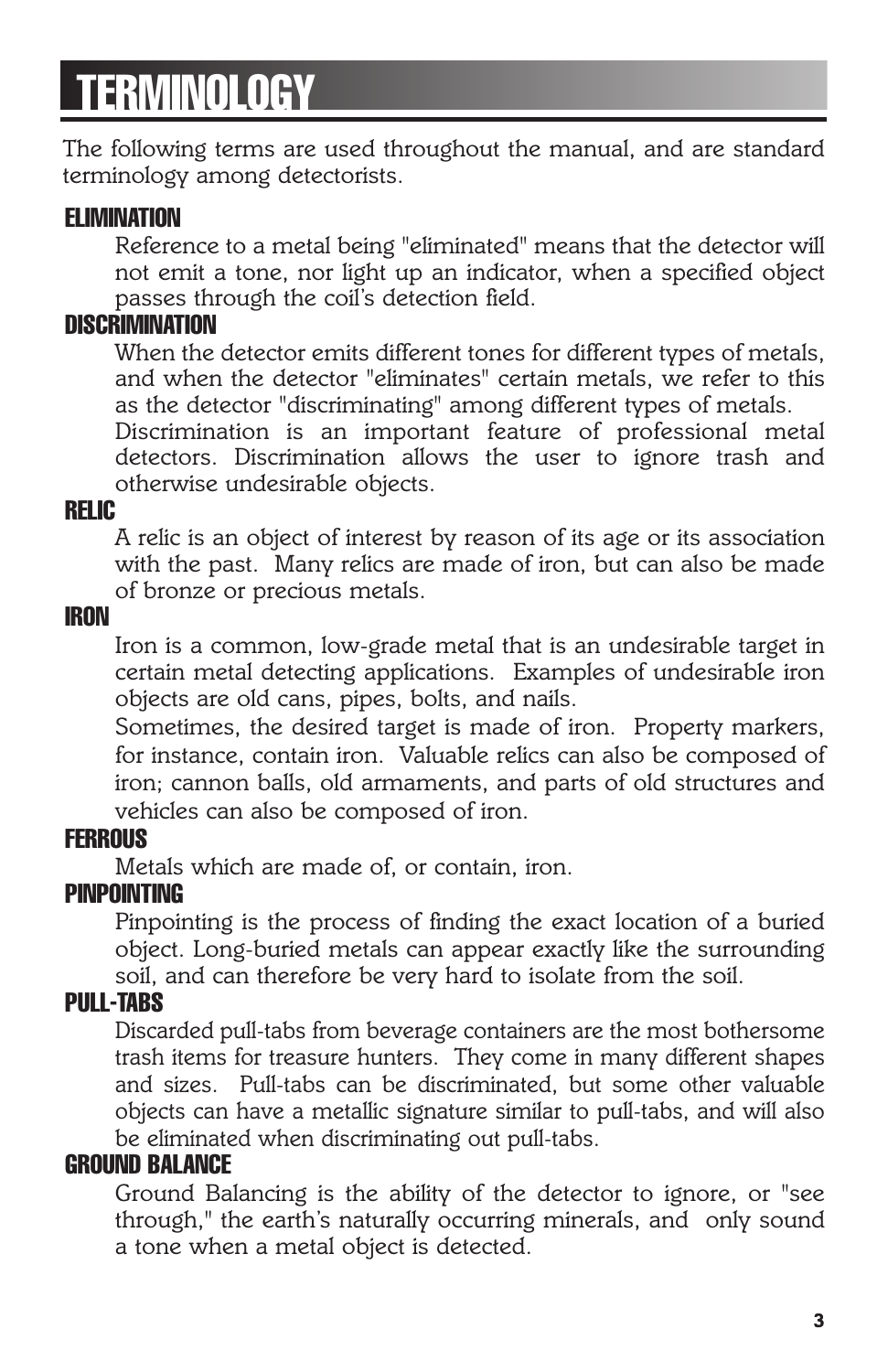# **ASSEMBLY**

## *Assembly is easy and requires no tools.*

- ●*1 Position the lower stem (the straight tube) with the silver button toward the back. Using the bolt and knurled knob, attach the search coil to the*  knurled *plastic extension protruding from the lower stem.*
- ●*2 Press the button on the upper end of the lower stem, and slide the lower stem into the upper stem.*

*Adjust the stem to a length that lets you maintain a comfortable upright posture, with your arm relaxed at your side, and the search coil parallel to the ground in front of you.*



Cable

**Bolt** 

Coil

ower. Stem

Silver

Button

- ●*3 Wind the cable securely around the stem.*
- ●*4 Insert the plug into the matching connector on the back side of the detector body. Be sure that the key-way and pins line up correctly.*
- **Caution:** *Do not force the plug in. Excess force will cause damage. To disconnect the cable, pull on the plug.*

*Do not pull on the cable.*

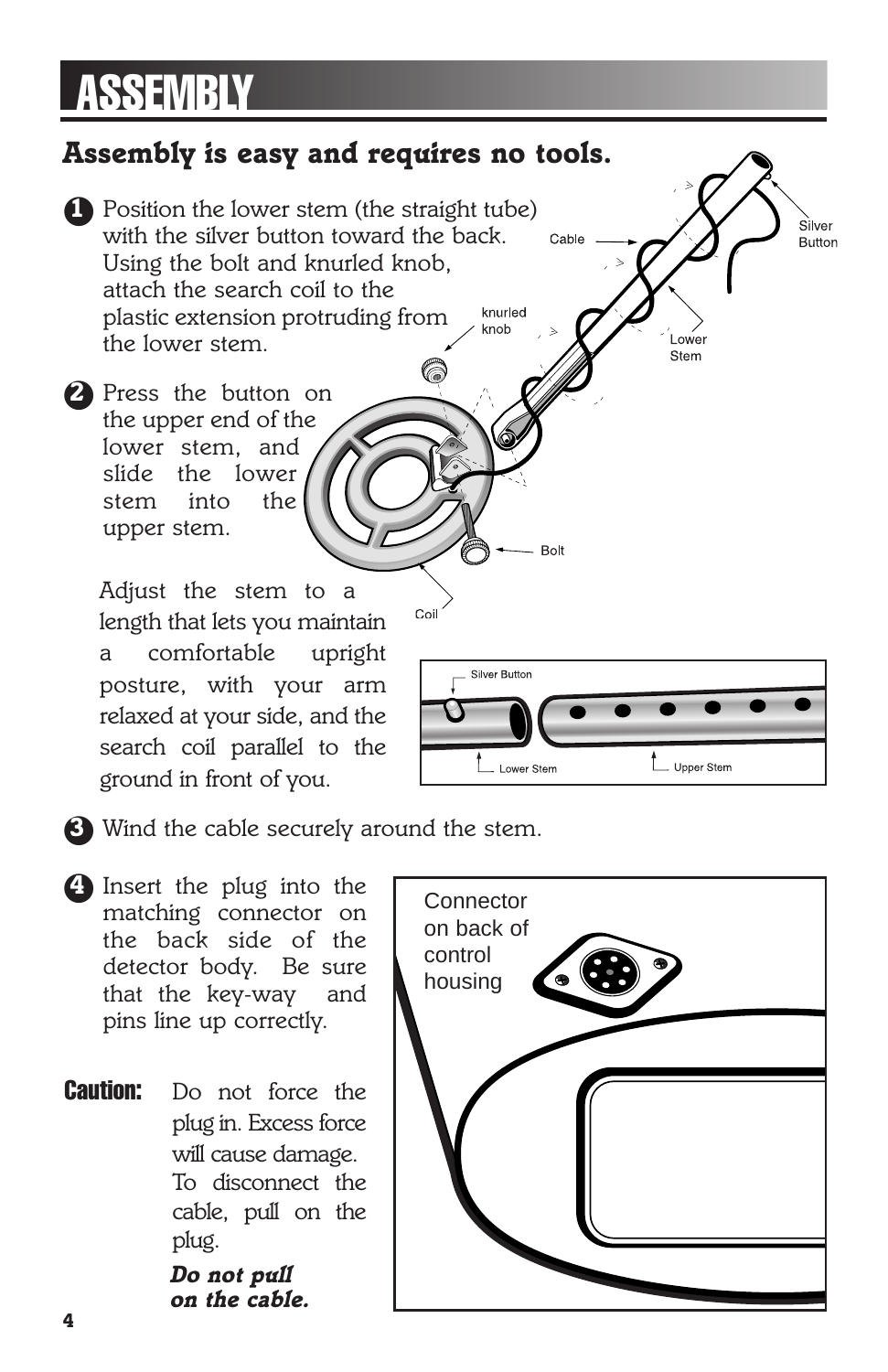# **BATTERIES**

### **IMPORTANT:** *Always use ALKALINE batteries only.*

*Do not use heavy duty batteries or ordinary zinc-carbon batteries.* 

*Always remove the batteries for prolonged storage.*

*CHECK THE BATTERIES if your detector exhibits any of the following symptoms:*

- **1** The unit does not turn on.
- ●*2 Low speaker volume.*
- ●*3 Unit beeps continuously or erratically.*

*The LOW BATTERY indicator will come on and stay on if the batteries are discharged. You may notice erratic beeping if using with LOW BATTERY illuminated.*

*Follow these steps to install the batteries.*

- $\bullet$  Carefully remove the battery compartment door by pressing the release *clip on the right side of the door.*
- ●*2 Snap one battery onto each of the terminals and place the batteries inside the compartment. Insert both of the batteries with terminals facing outward.*
- ●*3 Replace the compartment door by carefully inserting opposite side of clip first. Then press down on clip side until battery door snaps into place.*

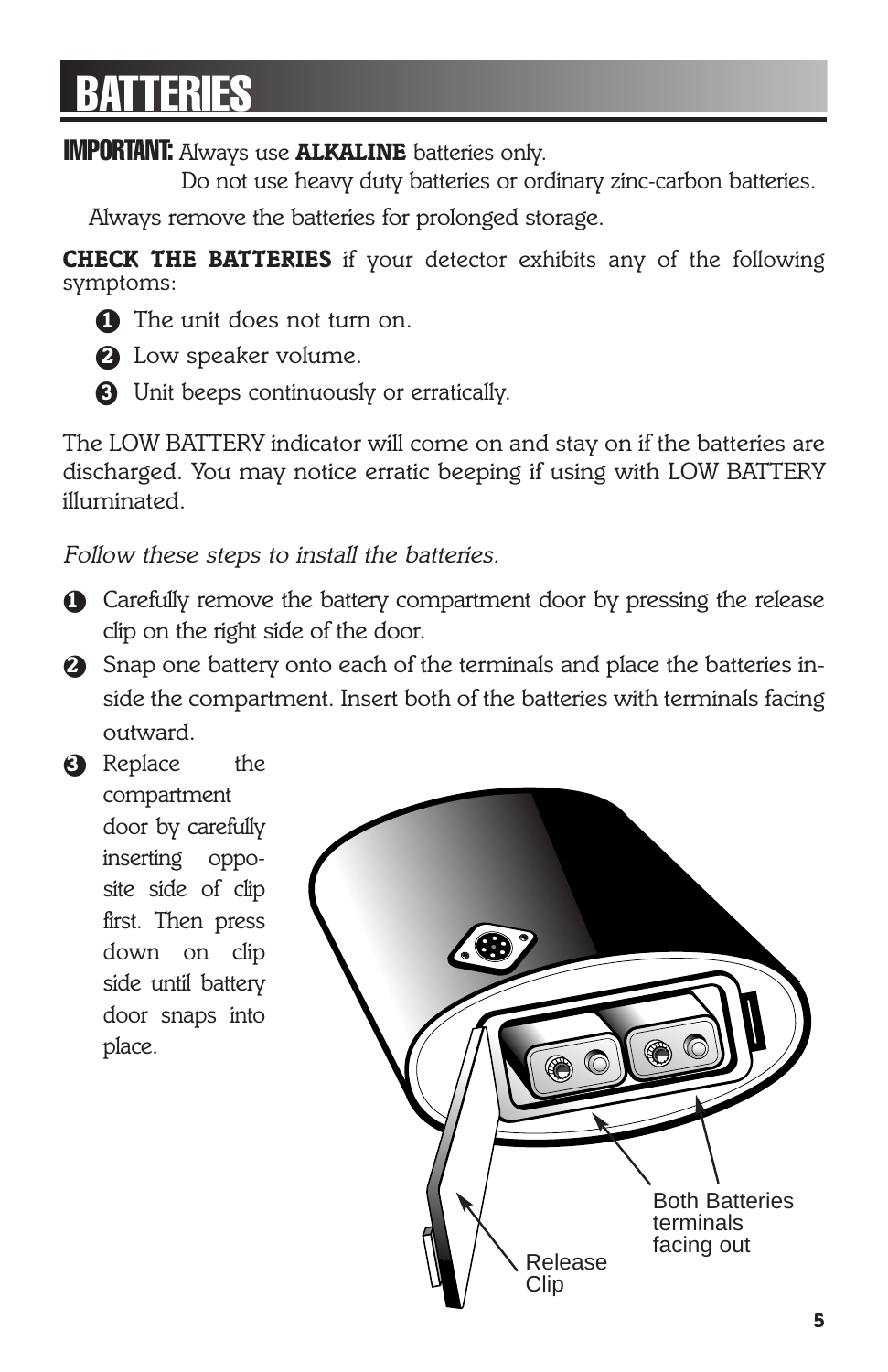# **QUICK-START DEMONSTRATION**

### *I. Supplies Needed*

- *A Medium-Size Nail A Quarter*
- 

### *II. Position the Detector*

- *a. Place the detector on a table, with the search coil hanging over the edge. (or better, have a friend hold the detector, with the coil off the ground)*
- *b. Keep the search coil away from walls, floors, and metal objects.*
- 
- *• A Nickel A Zinc Penny (dated after 1982)*



- *c. Remove watches, rings and other jewelry or metal objects from hands and wrists.*
- *d. Turn off appliances or lights that cause electromagnetic interference.*
- *e. Pivot the search coil back toward the detector body.*

### *III. Power Up*

*Press the ON touchpad. The detector will beep several times and the sensitivity setting will be indicated on the right of the display. Two illuminated segments indicates 3/4 sensitivity.*



## *IV. Wave each Object over the Search Coil (pass the flat side of the coins*

*parallel to the coil)*

*a.Notice a different tone for each object.*

*Low Tone: Nail Medium Tone: Nickel & Zinc Penny High Tone: Quarter*

*b.Motion is required. Objects must be in motion over the search coil to be detected.*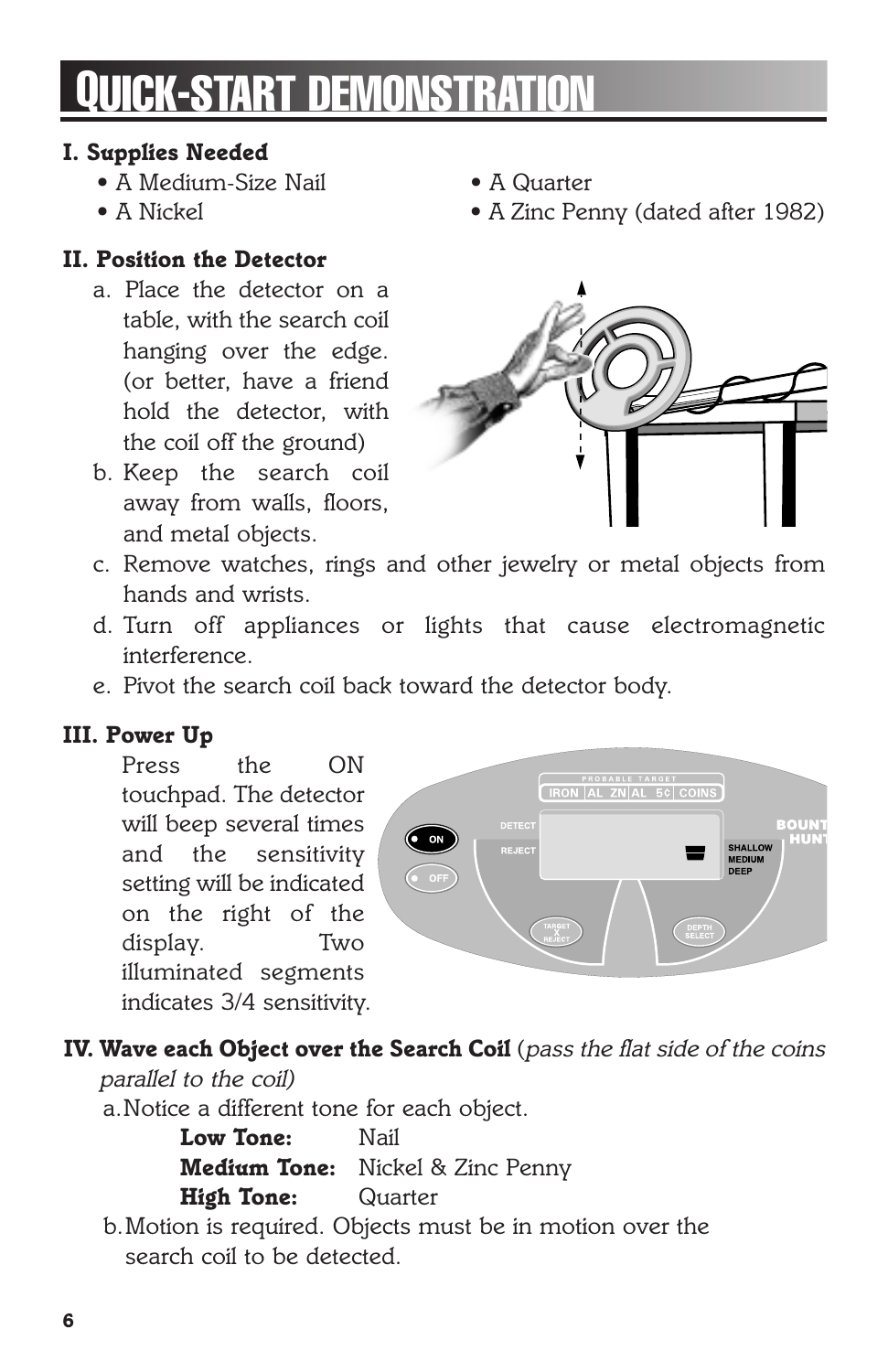# **QUICK-START DEMONSTRATION (continued)**

#### *V. Press the TARGET REJECT touchpad*

- *a. An "X" will appear under the IRON segment.*
- *b. The "X" tell us that Iron has been eliminated from detection.*



### *VI. Wave the Nail over the Search Coil*

- *a. The Nail will not be detected.*
- *b. The Nail has been "Discriminated Out."*

### *VII. Wave the Quarter, Penny, and Nickel over the Search Coil*

*These non-ferrous objects will be detected with their own distinctive tones.*

*VIII. Press the TARGET REJECT touchpad again*

*Another "X" will illuminate under "AL ZN".*

#### *IX. Wave all objects over the Search Coil*



*The Zinc Penny will not be detected. Make sure the penny is post-1982; these are made of Zinc. CAUTION: some zinc pennies within 1/2" of the coin surface will induce a high tone.*

### *X. Press the TARGET REJECT touchpad again*

*a. A third "X" appears.*

*b. Pass all object over the search coil.*

*The nail, penny, and nickel are all eliminated from detection.*

### *XI. Press the TARGET REJECT touchpad to return the detector to allmetals detection, with no "X"s illuminated.*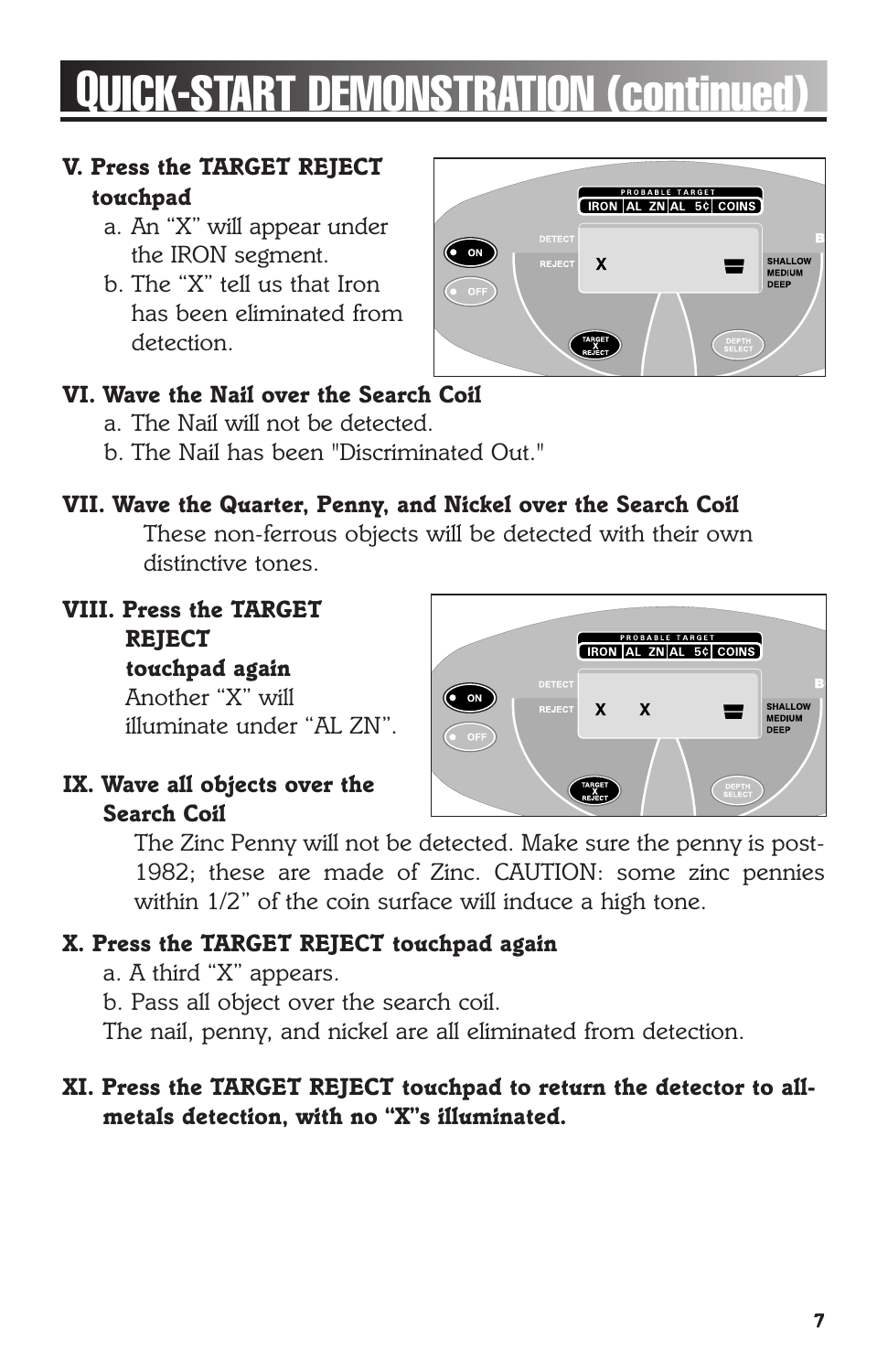# **BASIC OPERATION**

## **POWERING UP**

#### *Press the ON touch pad.*

*All display indicators will illuminate momentarily.*

*The inverted-pyramid depth-selection indicator on the right of the display will stay illuminated.*

## **UNDERSTANDING THE DISPLAY**

### ●*1 DEPTH SELECT*

*The detector defaults to 3/4 sensitivity, indicated by two illuminated segments. To change the depth range of the detector, and thus its sensitivity to more deeply buried objects, use the DEPTH SELECT touch pad. Each touch of DEPTH*



*SELECT toggles the detector among three different sensitivity settings. The detector is at maximum depth capability when three depth segments are illuminated on the right of the display.*

*At the maximum depth setting, the detector will detect a coin-sized object buried approximately 6 1/2 inches beneath the surface. With two depth segments illuminated, the detector's depth range will be reduced to 80%, and with one depth segment illuminated, the range will be reduced to 65%.*

*A more detailed explanation of depth selection is found on page 14.*

### ●*2 LOW BATTERY*

*The LOW BATTERY indicator will illuminate when the 9-volt batteries are discharged to a level of 6.8 volts.*

*Replace the batteries as soon as possible after receiving the low battery indication. The detector*

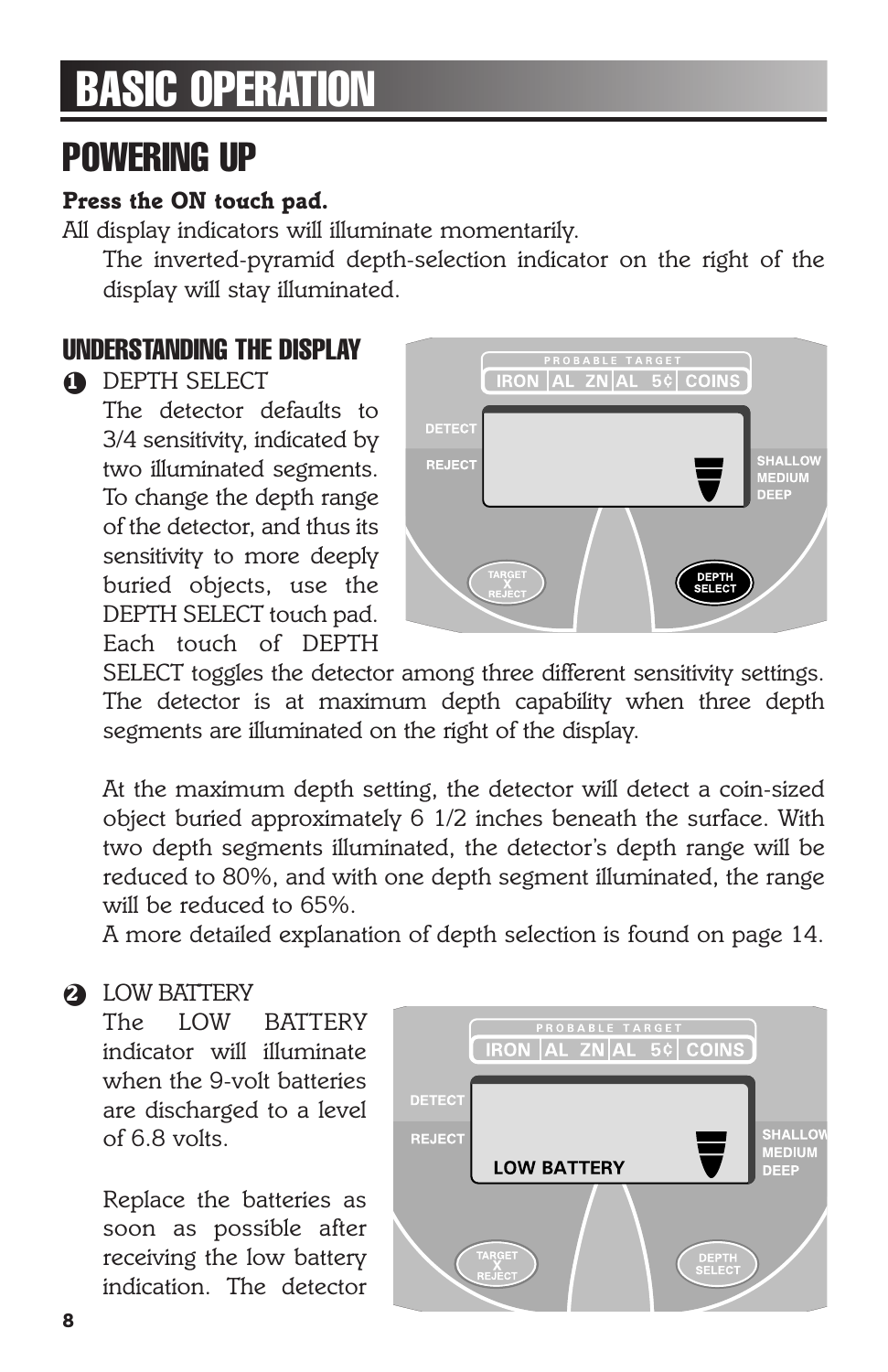*will begin to beep erratically and operate unreliably if continuing use with discharged batteries.*

*To save on batteries, check each battery individually, as the two batteries can discharge at different rates. When LOW BATTERY illuminates, it is possible that only one of the batteries requires replacement.*

*Under normal conditions, a set of batteries will last for approximately 16 hours in the field, depending upon the brand of battery.*



#### ●*3 PROBABLE TARGET*

*The four categories depicted across the top of the display indicate the probable identification of buried, detected metal objects. The search coil must be in motion over an object to be detected. Alternatively, you can pass an object over a motionless search coil to test your detector. One of the four target indicators will illuminate, indicating the probable identification of the object. The indicator will remain illuminated until another object is detected.*

*You will encounter a never-ending variety of buried metal objects. It is therefore impossible to accurately identify all buried metal objects. The target identification system will accurately identify the most common items.*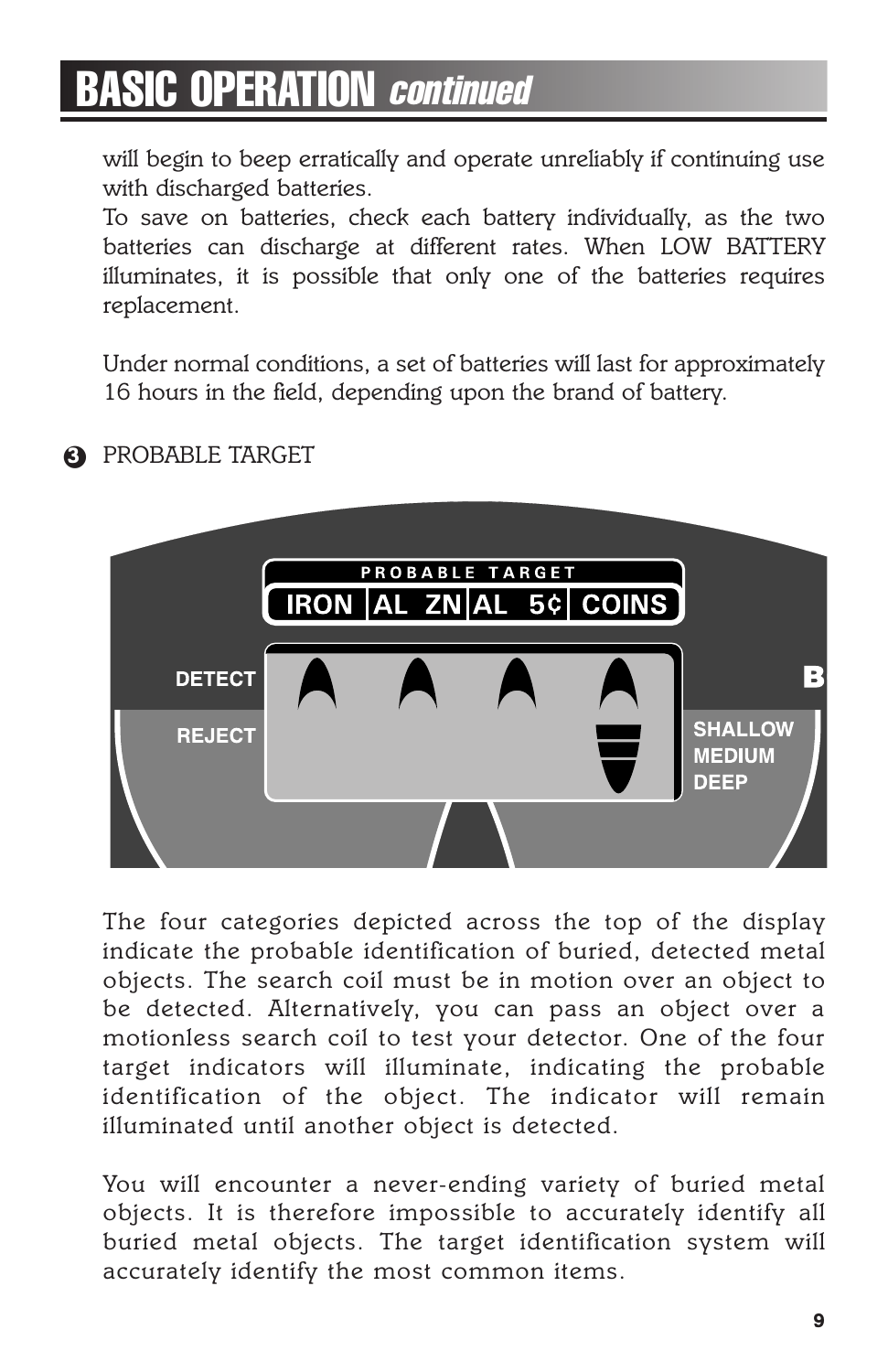*Commonly-found objects are classified into the four categories as follows:*

#### *IRON ------------------------------------------------*

*Ferrous objects Metals composed mostly or entirely of iron Most very small metals objects Small foil pieces; small gold pieces.*

#### *AL ZN ------------------------------------------------*

*Post-1982 pennies (are made of zinc, some zinc pennies will register as coins within 1" of the coil) Zinc coins, such as recent foreign currency Most bottle screw caps Large foil pieces Many rings; most gold rings Older pull-tabs (those which detach from the can)*

#### *AL 5¢ ------------------------------------------------*

*Large gold rings Newer pull-tabs (those which stay connected to can) Nickels Large Aluminum Pieces*

#### *COINS ------------------------------------------------*

*Silver coins, like dimes and quarters Copper pennies (pre-1982) Very large metal objects like manhole covers.*

#### ●*4 REJECTED TARGET*

*When "X" appears under a target category, objects falling into this category are eliminated from detection. This feature is commonly referred to as target discrimination.*

*With each press of the TARGET REJECT touch pad, you will*



*progressively eliminate, from left to right, the common, less desirable, targets. When all three "X" are illuminated, the next press will erase all "X"s, returning the detector to all-metal detection status, where all types of metals will be detected.*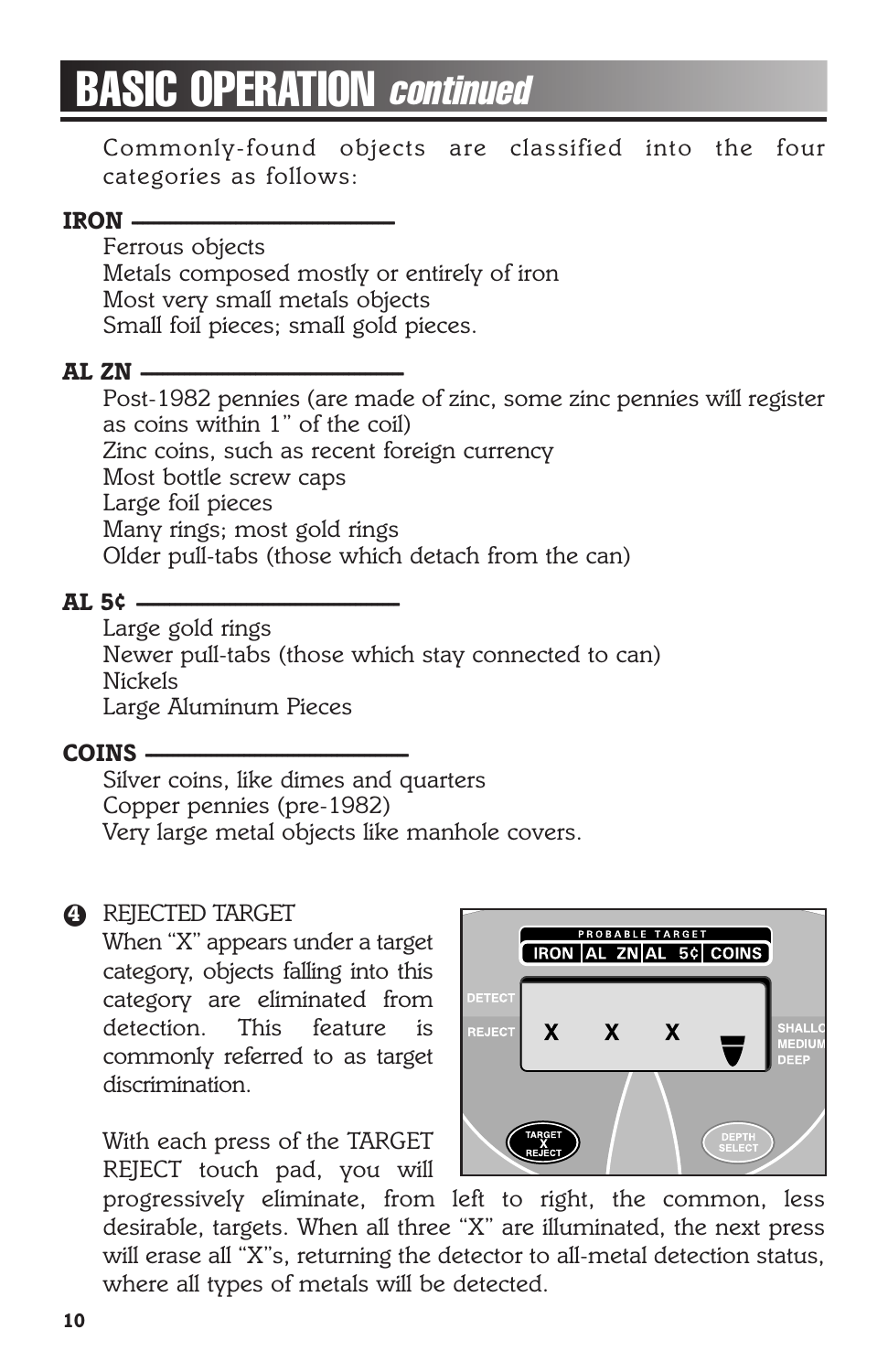# **OPERATING CONTROLS**

*The Quick Silver is the most automated, easy-to-operate, professional metal detector ever designed. It is designed for those who are new to the hobby providing maximum basic target discrimination, while requiring minimal operator adjustment.*

#### *DEPTH SELECT*

*With each press of the DEPTH SELECT touch pad, the detector toggles among three different depth-detection levels. Each of these sensitivity levels is identified through the 3-segment depth-select icon on the right of the display.*



*When three segments are illuminated, the detector is at maximum sensitivity. As you press the DEPTH SELECT touch pad, the detector toggles among the three different sensitivity levels. A more detailed explanation of depth selection is found on page 14.*

#### *TARGET REJECT*

*Upon power-up, all types of metals are detected. The TARGET REJECT touch pad allows the user to eliminate undesirable metals from detection.*

*With each press of the REJECT TARGET touch pad, unwanted metals are progressively*



*eliminated, from left to right on the display. When all three "X"s are illuminated, the next press will erase all "X"s, returning the detector to allmetal detection status, where all types of metals will be detected.*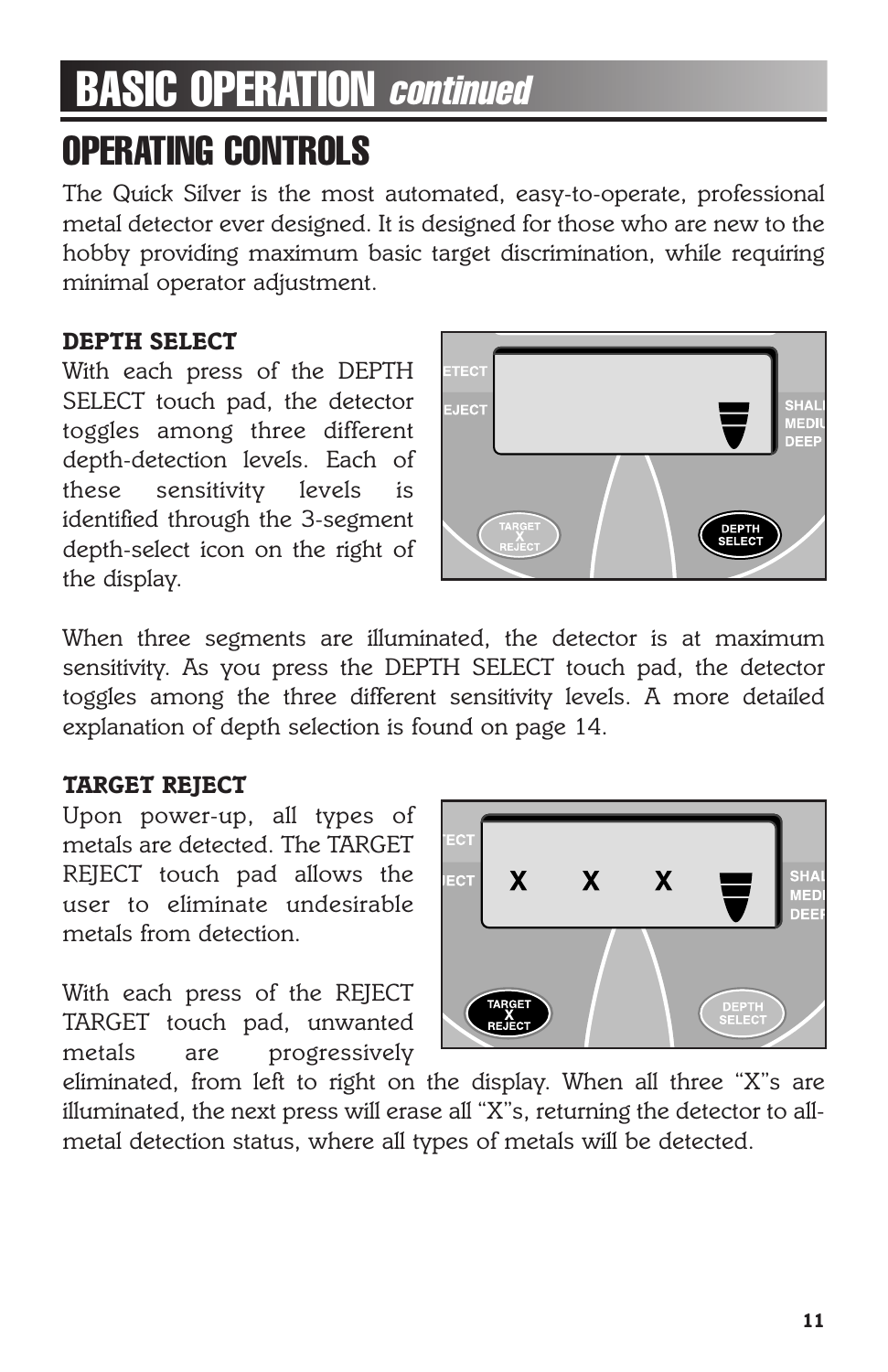## **ENVIRONMENTAL CONDITIONS**

*WATER HUNTING: Your Quick Silver is ideal for damp grass and shallow water spots. the search coil is waterproof; the case and case-to-cable connection is not. Be careful to keep the detector body dry.*

*In saltwater, keep the search coil away from contact with the ground. Contact with saltwater sands will cause the detector to beep falsely. For best result in saltwater, eliminate IRON to reduce false signals caused by conductive beach sands. Coil sweep technique is also important in saltwater; keeping the coil submerged is better than dunking and lifting. The detector needs time to readjust to the conductive salt water.*

*RED CLAY: The red clay earth found in the southwestern U.S. may require a reduction in the DEPTH SELECT level if encountering false signals. Coil sweep technique is also more critical in red clay; keep the coil level with the ground. Do not lift the coil at the ends of your sweep. Review coil sweep technique on page 15.*

*RED SANDS: Red sand found in desert locations will react like red clays, so follow the same precautions as outlined in the paragraph above.*

*BLACK SANDS: The most promising gold prospecting locations can contain large amounts of black sand. This black sand is the most demanding detecting environment, and frequently requires a detector costing thousands of dollars for the best results. Your Quick Silver will still function in these conditions, but will usually require operation at reduced sensitivity levels. If you receive constant false signals, reduce the sensitivity or move to another area.*

**SAND:** Dry beach sands are no problem for the Quick Silver. If the sand *is damp with saltwater, however, follow the precautions outlined under saltwater above.*

*HOT AND COLD: Be patient if moving immediately between hot and cold environments, like taking your detector from your air-conditioned home into a blazing summer sun. The search coil is constructed of copper wire which will expand and contract with temperature change. Your detector may require 10 to 15 minutes to stabilize to the ambient temperature.*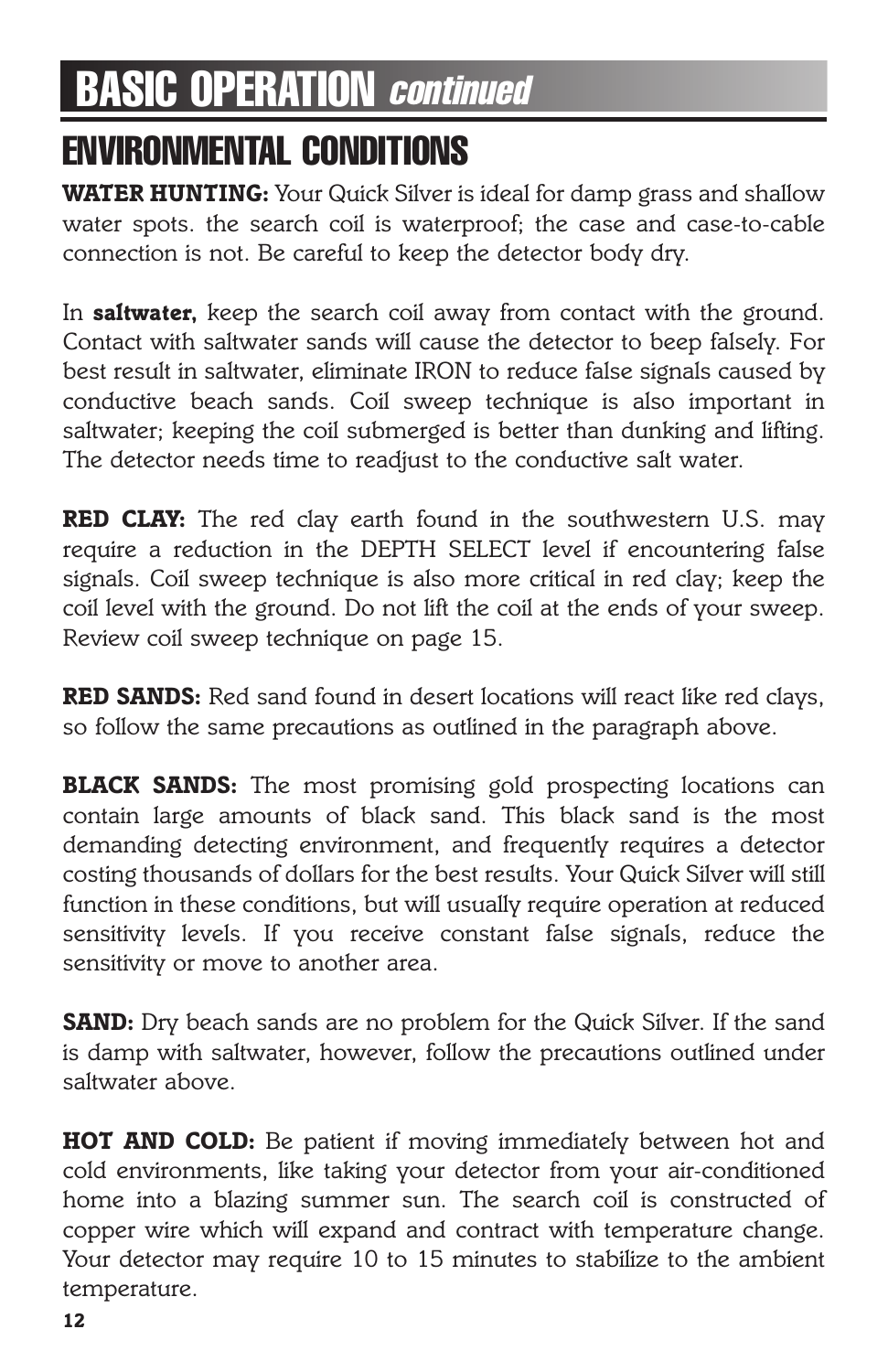# **AUDIO TARGET IDENTIFICATI**

*While the LCD (Liquid Crystal Display) is very accurate in identifying buried objects, the user in the field does not always maintain the display screen in his field of vision. Therefore, we have incorporated an audio feedback mechanism to alert the user to the nature of buried objects. This audio feedback system first alerts the user to the presence and classification of objects, whose nature and location can be confirmed using the LCD display.*

*The detector will sound one of three different tones, depending on the type of metal detected.*

#### *BASS TONE*

*Ferrous objects, such as iron and steel, will induce a bass tone. The smallest gold objects can also induce a bass tone.*

#### *MEDIUM TONE*

*Pull-tabs, newer pennies (post-1982), larger gold objects, zinc, small brass objects, and most bottle screw caps will induce medium tones. Many recent vintage foreign currencies will induce medium tones. Medium tone objects will illuminate the two center target indicators.*

#### *HIGH TONE*

*Silver and copper coins, larger brass objects, older pennies (pre-1982), and highly oxidized metals will induce high tones. Quarters, dimes and other precious coins fall into this category.*



*Audio Target Identification (ATI) classifies metals into four categories.*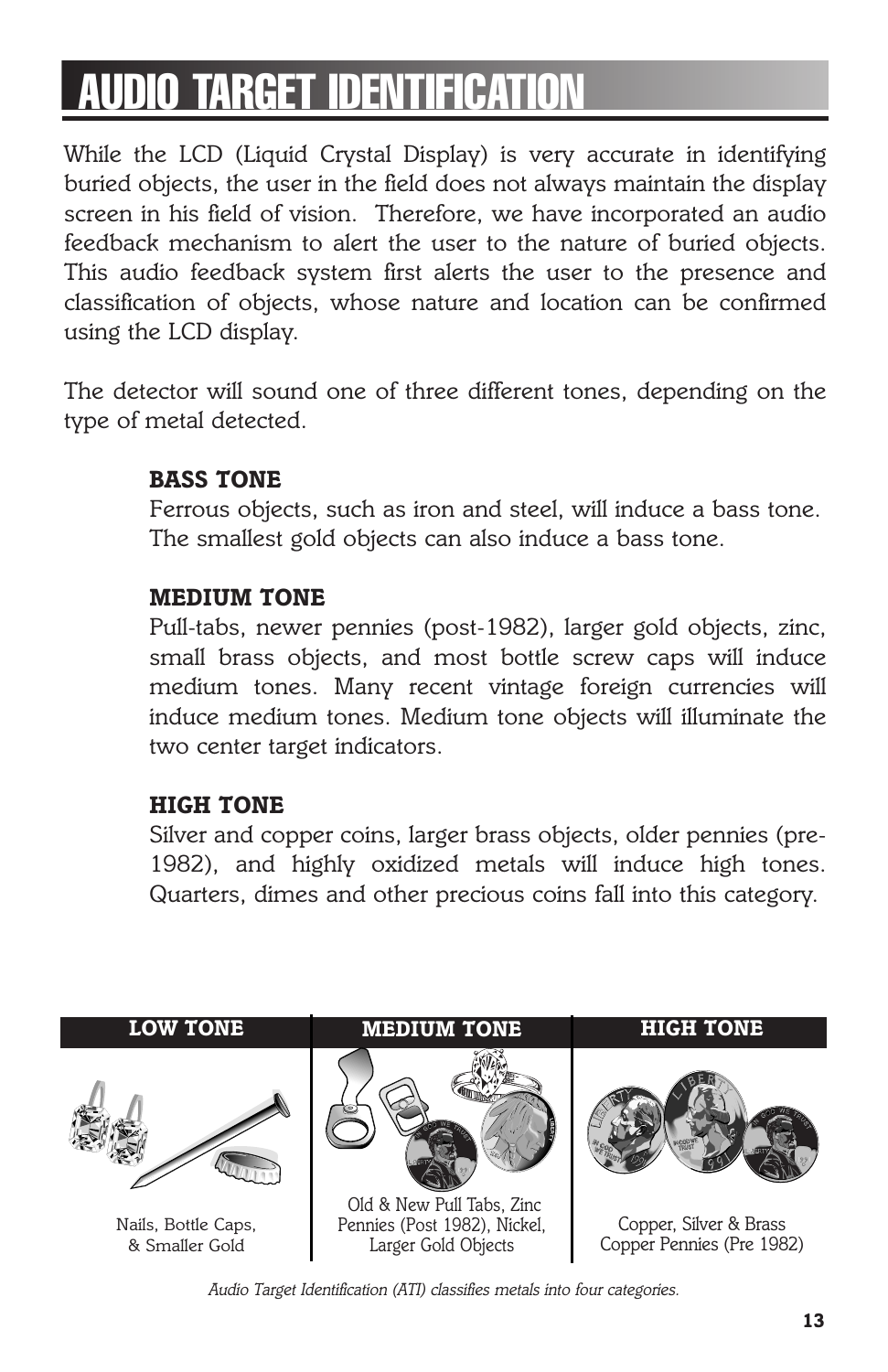# **DEPTH SELECT (Sensitivity Adjustment)**

*Upon power-up, the detector defaults to 3/4 sensitivity. To increase to full sensitivity, press the DEPTH SELECT touchpad once.*

## **ELECTROMAGNETIC INTERFERENCE**

*The principle use for the Sensitivity Control is to eliminate Electromagnetic Interference (EMI).*

*A hobby metal detector is an extremely sensitive device; the search coil creates its own magnetic field and acts like an antenna. If your detector beeps erratically when the search coil is motionless, the unit is probably detecting another electromagnetic field.*

*Common sources of EMI are electric power lines, both suspended and buried, motors, and household appliances like computers and microwave ovens. Some indoor electronic devices, such as dimmer switches used on household lighting, produce severe EMI and can cause the detector to beep erratically. Other metal detectors also produce their own electromagnetic fields; so if detecting with a friend, keep two metal detectors at least 30 feet apart.*

*If the detector beeps erratically, REDUCE THE SENSITIVITY by using the Depth Select Control.*

# **SEVERE GROUND CONDITIONS**

*A secondary use for the Sensitivity Control is to reduce false detection signals caused by severe ground conditions. While your Quick Silver contains circuitry to eliminate the signals caused by most naturally occurring ground minerals, 100% of all ground conditions cannot be anticipated. Highly magnetic soils found in mountainous and goldprospecting locations can cause the detector to emit tones when metal objects are not present. High saline content soils and sands can also cause the detector to false.*

*If the detector emits false, non-repeatable, signals, REDUCE THE SENSITIVITY.*

## **MULTIPLE TARGETS**

*If you suspect the presence of deeper targets beneath a shallower target, reduce the sensitivity to eliminate the detection of the deeper targets, in order to properly locate and identify the shallower target.*

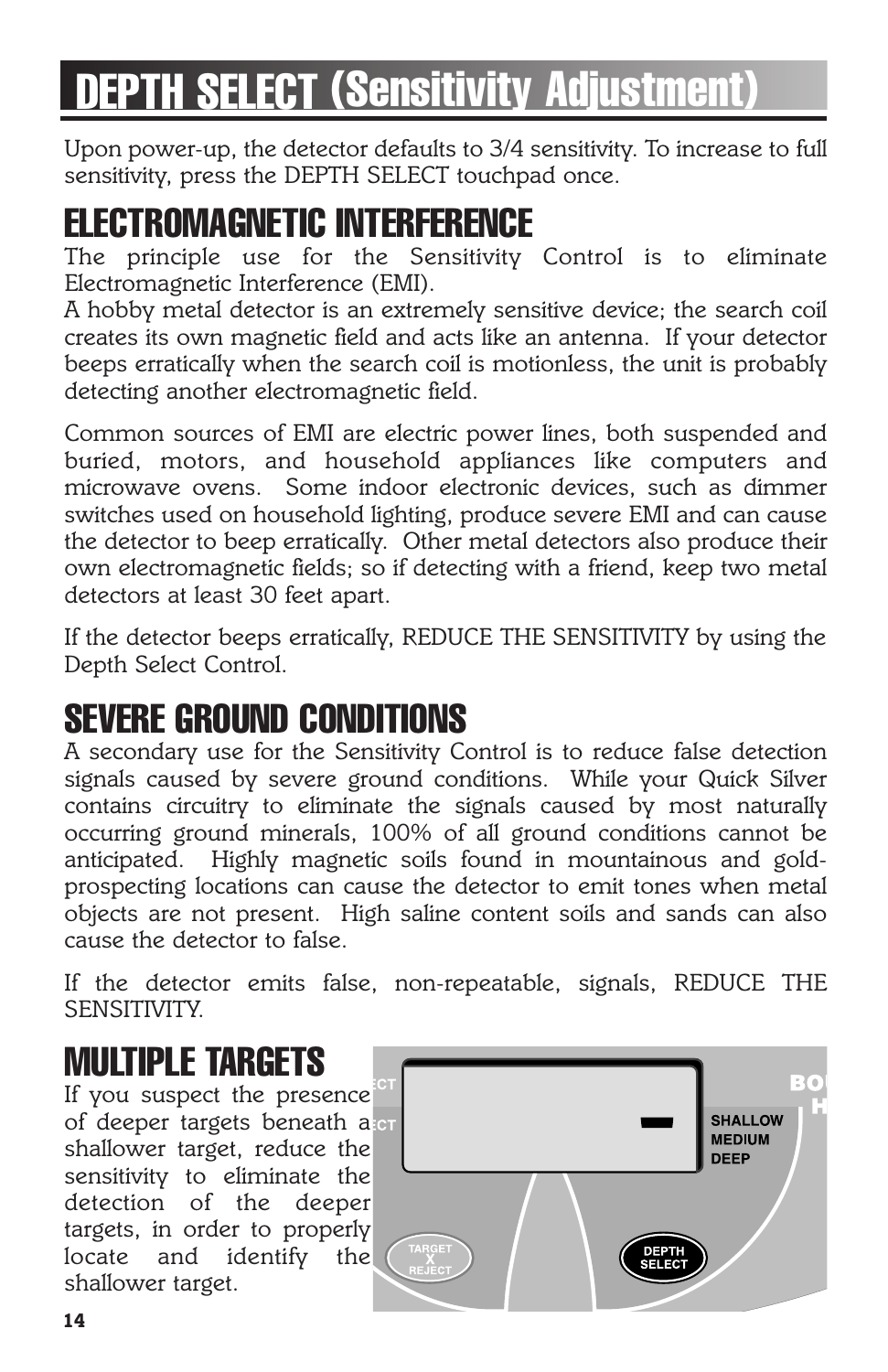# **THE FIELD TECHNIQUES**

### **PINPOINTING**

*Accurate pinpointing takes practice and is best accomplished by "X-ing" the target area.* 

- *1. Once a buried target is indicated by a good tone response, continue sweeping the coil over the target in a narrowing side-to-side pattern.*
- *2. Take visual note of the place on the ground where the "beep" sounds.*
- *3. Stop the coil directly over this spot on the ground.*

### **COIL MOVEMENT**

*When swinging the coil, be careful to keep it level with the ground about 1/2 inch from the surface. Never swing the coil like a pendulum.*





*When pinpointing a target, continue sweeping as you walk around the target.*

## **TARGET DEPTH ESTIMATION**

*After verifying a desirable target, pass the coil again, but raise the coil 1" over the ground, progressively higher with each sweep. Note the coil elevation at which the signal disappears. With practice, you will be able to approximate target depth.*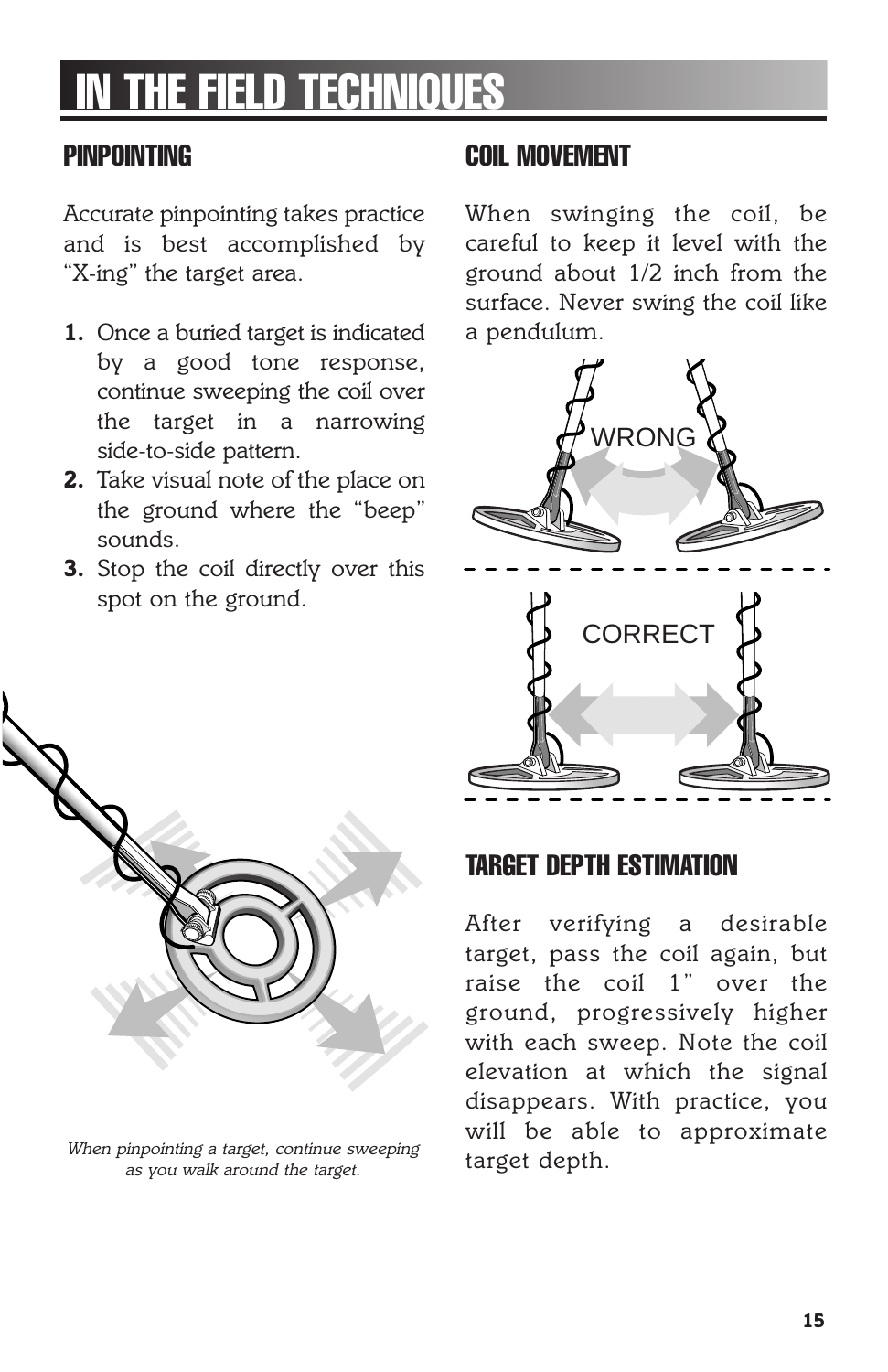# **IN THE FIELD TECHNIQUES (continued)**

*Swing the search coil slowly, overlapping each sweep as you move forward. It is important to sweep the coil at a consistent speed over the ground as you search. After identifying a target, your sweep technique can help in identifying both the location and the nature of the target. If you encounter a weak signal, try moving the coil in short, rapid sweeps over the target zone; such a short rapid sweep may provide a more consistent target identification.*

> *Most worthwhile objects will*

> > …MAY **ACTUALLY** BE THIS

**SWEEP** 

*respond with a repeatable tone. If the signal does not repeat after sweeping the coil directly over the suspected target a few times, it is more than likely trash metal.*

*Crossing the target zone with multiple intersecting sweeps at multiple angles is another way to verify the repeatability of the signal, and the potential of the buried target. To use this method, walk around the target area in a circle, sweeping the coil across the target repeatedly, every 30 to 40 degrees of the circle, about ten different angles as you walk completely around the target. If a high-tone target completely disappears from detection at a given angle, chances are that you are detecting oxidized ferrous metals, rather than a silver or copper object. If the tone changes at different*

**WHAT** READS LIKE THIS

**SIGNALI**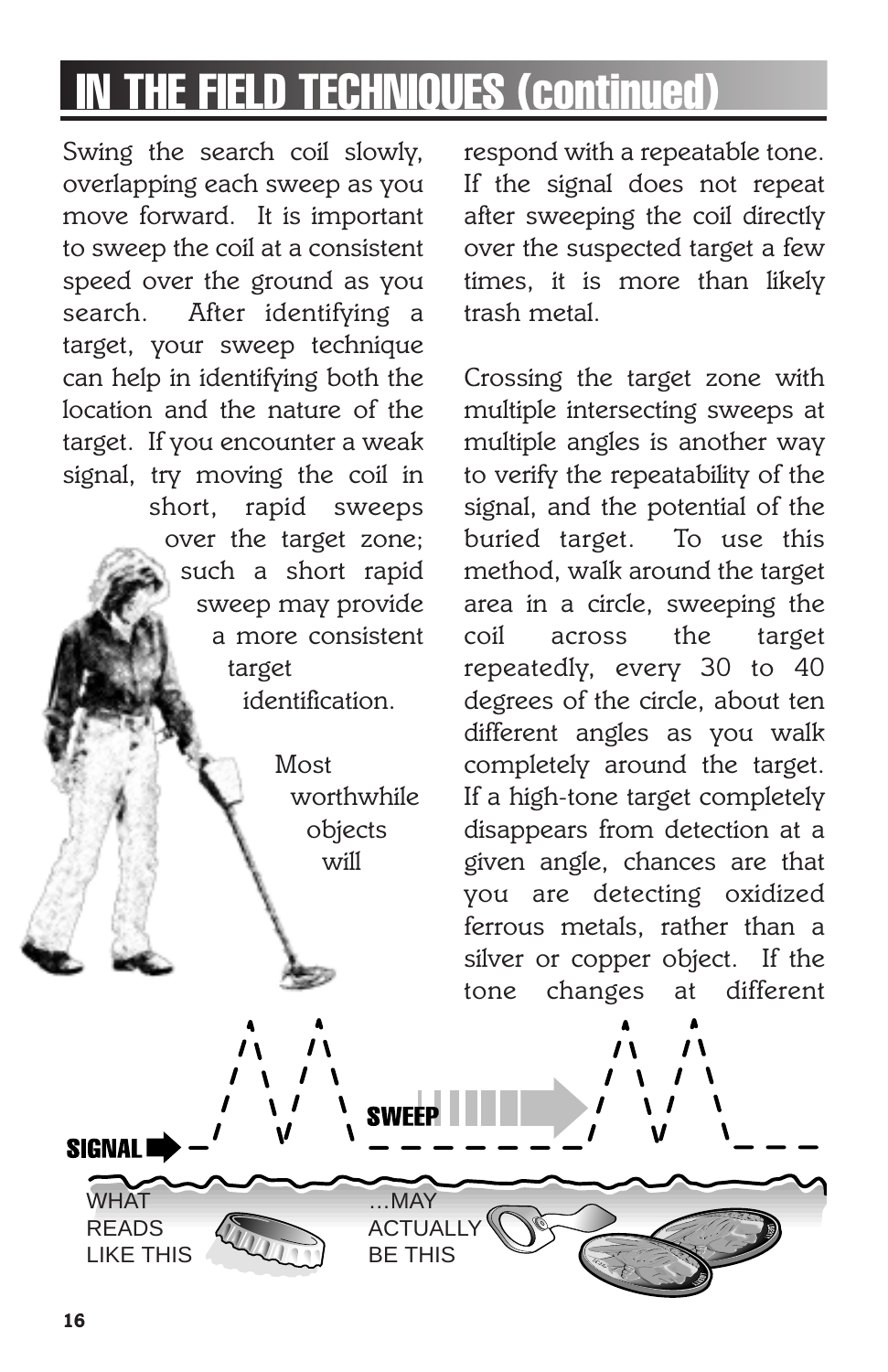# **THE FIELD TECHNIOUES (continued)**

*angles, you many have encountered multiple objects. If you are new to the hobby, you may want to dig all targets at first. With practice in the field, you will learn to better discern the nature of buried objects by the nature of the detector's response.*

*You will encounter some false signals as you proceed. False signals occur when the detector beeps, but no metal target is present. False signals can be induced by electromagnetic interference, oxidation, or highly mineralized ground soils. If the detector beeps once, but does not repeat the signal with several additional sweeps over the same spot, there is probably no target present.*

*When searching very trashy ground, it is best to scan small areas with slow, short sweeps.*

*You will be surprised just how much trash metal and foil you will find in some areas. The trashiest areas have been frequented by the most people, and frequently hold the most promise for finding the most lost valuables. To make searching easier in very trashy areas, consider purchasing the Bounty Hunter 4-inch Search Coil. The 4-inch coil's narrower detection field can better distinguish between two objects in close proximity.*

*Also maintain the search coil positioned just above the surface of the ground, without making contact with the ground. Making contact with the ground can cause false signals.*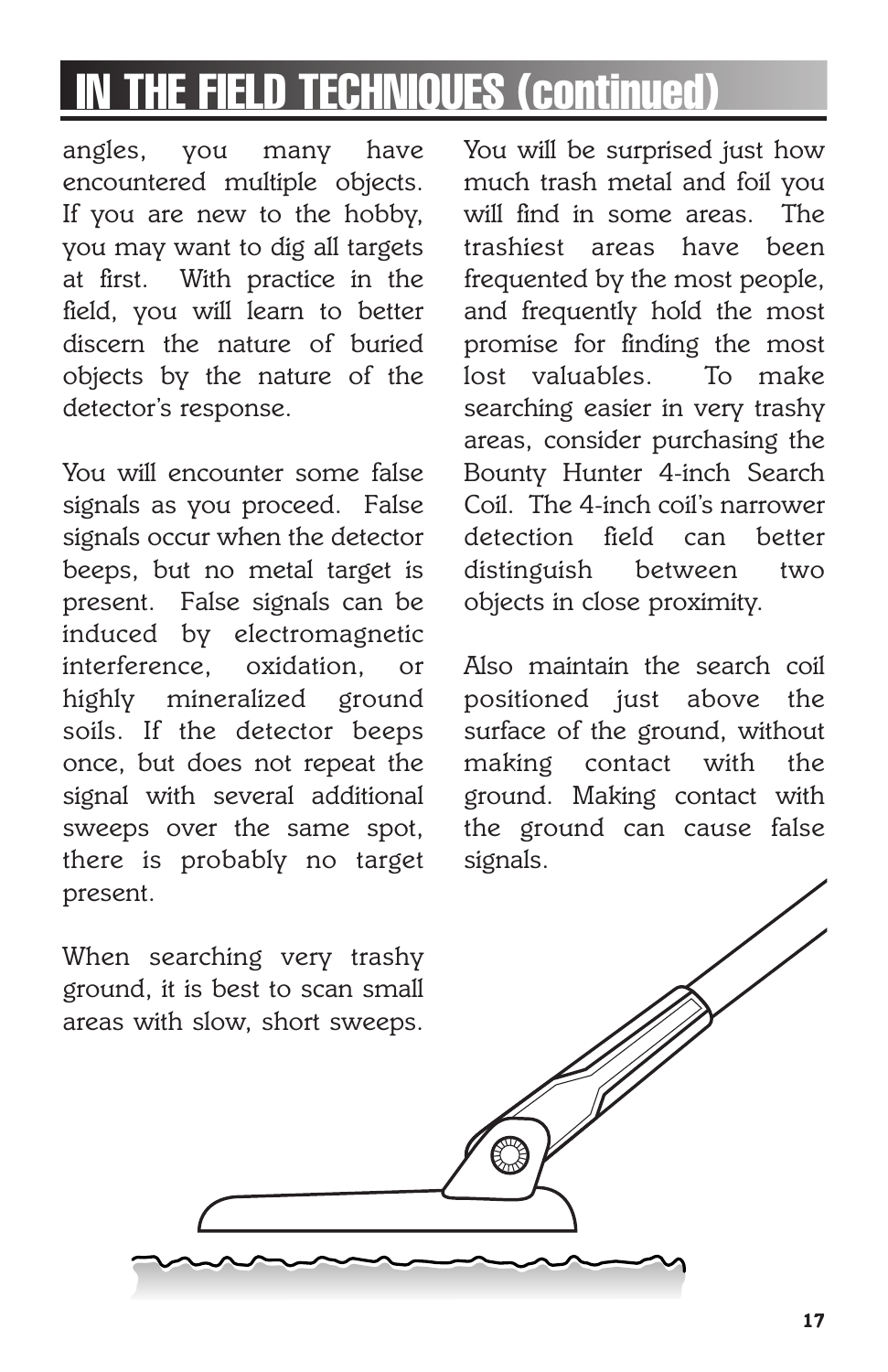# **TROUBLE SHOOTING**

## **TROUBLE SHOOTING GUIDE**

| <b>SYMPTOM</b>                                                                  | <b>CAUSE</b>                                                                                                                                                                                               | <b>SOLUTION</b>                                                                                                                                                                                                    |
|---------------------------------------------------------------------------------|------------------------------------------------------------------------------------------------------------------------------------------------------------------------------------------------------------|--------------------------------------------------------------------------------------------------------------------------------------------------------------------------------------------------------------------|
| Detector chatters<br>or beeps erratically                                       | • Using detector<br>indoors<br>• Using detector near<br>power lines<br>· Using 2 detectors in<br>close proximity<br>· Highly oxidized<br>buried object<br>Environmental<br>electromagnetic<br>interference | • Use detector<br>outdoors only<br>• Move away<br>from power lines<br>• Keep 2 detectors<br>at least 30' apart<br>• Only dig up<br>repeatable<br>signals<br>• Reduce sensitivity<br>until erratic<br>signals cease |
| Constant low tone<br>or constant repeating<br>tones                             | • Discharged batteries<br>• Wrong type of<br>batteries                                                                                                                                                     | • Replace batteries<br>• Use only 9V<br><b>alkaline</b> batteries                                                                                                                                                  |
| LCD does not lock<br>on to one target ID<br>or detector emits<br>multiple tones | • Multiple targets<br>present<br>· Highly oxidized<br>target<br>· Sensitivity set<br>too high                                                                                                              | • Move coil slowly<br>at different angles<br>• Reduce sensitivity                                                                                                                                                  |
| No power, no<br>sounds                                                          | • Dead batteries<br>• Poor battery<br>contact<br>• Cord not connected<br>securely<br>• Not moving<br>Search Coil                                                                                           | • Replace batteries<br>• Check connections<br>· Sweep search coil<br>from side-to-side                                                                                                                             |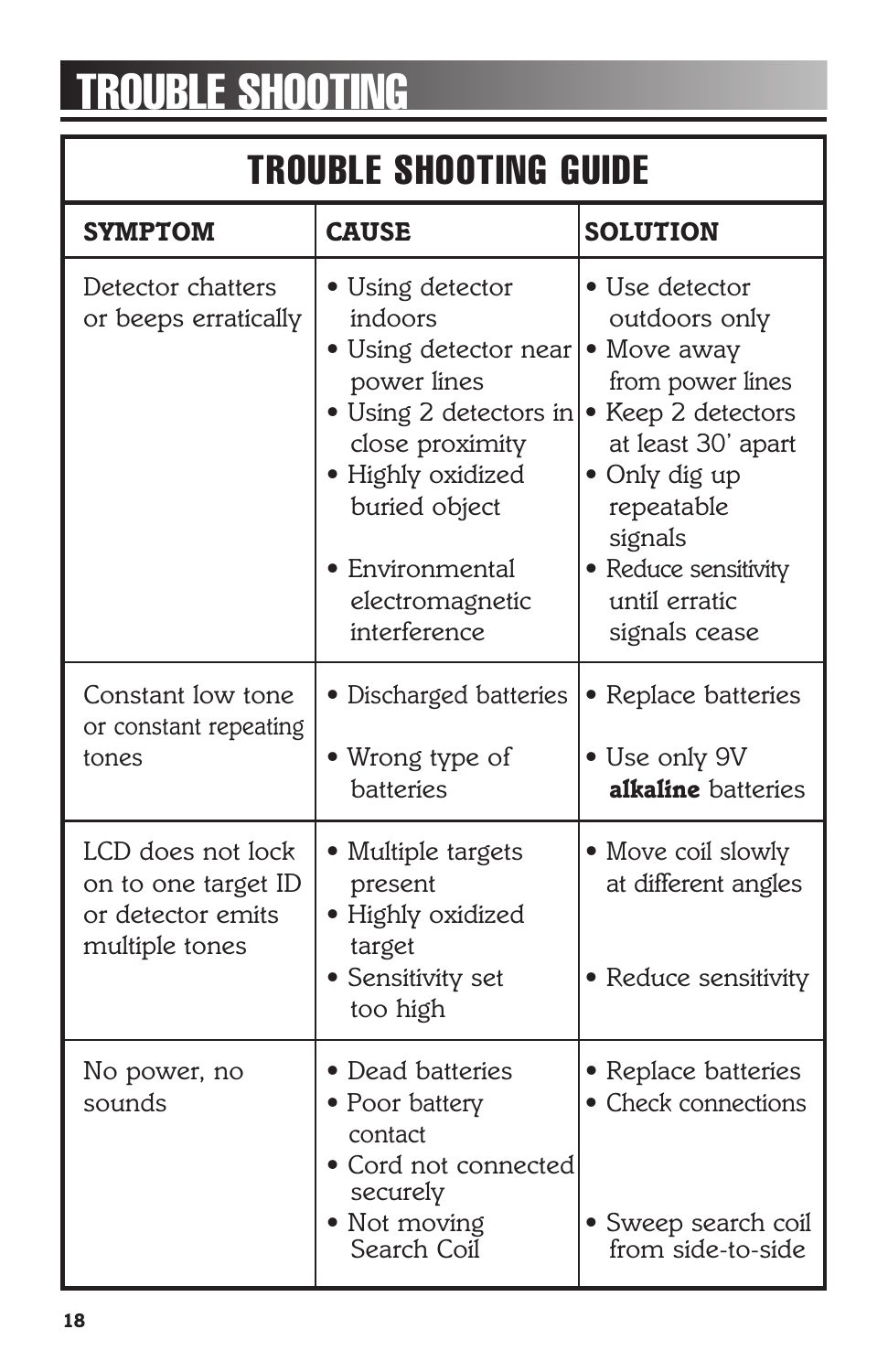# **METAL DETECTING APPLICATIONS**

## *COIN SHOOTING:*

*The most popular metal detecting activity.*

*Find coins where people congregate frequently. Many detectorists revisit the same areas again and again to find a never-ending treasure trove as people continue to lose valuables every day. Parks, fairgrounds, and play areas are good choices. The most valuable old coins are frequently found in abandoned home sites, or if you live on an older property, maybe in your own backyard.*

*Control settings required. Target-Reject at least 2-Xs to eliminate iron, foil, and old pull tabs. Target-Reject all 3-Xs if you want to find only copper and silver. If you search for nickels, remember that you will also encounter some newer pull-tabs. Some newer pull-tabs have a metallic signal indistinguishable from nickel.*

### *RELIC HUNTING:*

*The most effective relic hunting is best accomplished after conducting historical research. Visit your local library, or check the internet, for historical events in your area. You can target specific areas and gain valuable insight into your local history. Remember to ask permission and respect laws regarding private and government property.*

*Control settings required. No X's should be displayed. Do not discriminate out any types of metals as many of the oldest relics contain iron.*

### *JEWELRY HUNTING:*

*This is the most challenging treasure hunt. Gold rings will register in the same range as pull-tabs. Necklaces will register with zinc and foils. You will dig up many trash items in your search for jewelry, but jewelry hunting holds the most potential for reward. Please pick up and throw away those pull-tabs to help clean the environment.*

*Control settings required. Target-Reject only the 1st X; eliminate IRON only.*

### *CACHE HUNTING:*

*A cache, pronounced "cash," is a buried or hidden valuable stored inside a case, can, strong box, or bag. A cache could be the loot from a bank robbery or someone's life savings. Caches can be hidden in floors or walls of an old house, or buried nearby.*

*Control settings required. No X's should be displayed. The container holding the treasure will frequently be a ferrous object, so you want to detect all types of metal objects.*